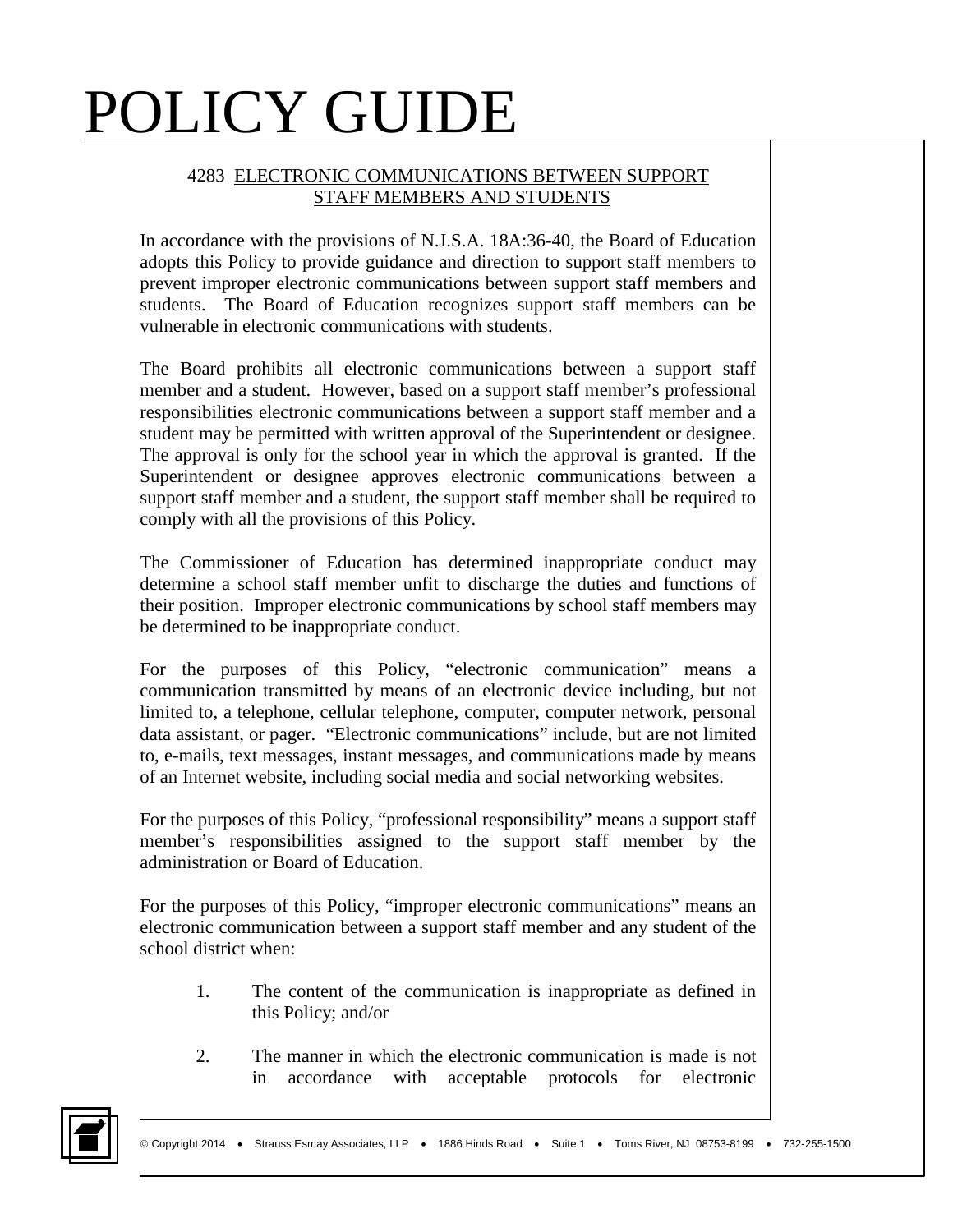communications between a support staff member and a student as defined in this Policy.

Inappropriate content of an electronic communication between a support staff member, who has been approved by the Superintendent or designee to have electronic communications, and a student includes, but is not limited to:

- 1. Communications of a sexual nature, sexually oriented humor or language, sexual advances, or content with a sexual overtone;
- 2. Communications involving the use, encouraging the use, or promoting or advocating the use of alcohol or tobacco, the illegal use of prescription drugs or controlled dangerous substances, illegal gambling, or other illegal activities;
- 3. Communications regarding the support staff member's or student's past or current romantic relationships;
- 4. Communications which include the use of profanities, obscene language, lewd comments, or pornography;
- 5. Communications that are harassing, intimidating, or bullying;
- 6. Communications requesting or trying to establish a personal relationship with a student beyond the support staff member's professional responsibilities;
- 7. Communications related to personal or confidential information regarding another school staff member or student; and
- 8. Communications between the support staff member and a student that the Commissioner of Education would determine to be inappropriate in determining the support staff member is unfit to discharge the duties and functions of their position.

The following acceptable protocols for all electronic communications between a support staff member, who has been approved by the Superintendent or designee to have electronic communications, and a student shall be followed:

- 1. E-Mail Electronic Communications Between a Support Staff Member and a Student
	- a. All e-mails between a support staff member and a student must be sent or received through the school district's e-mail system. The content of all e-mails between a support staff

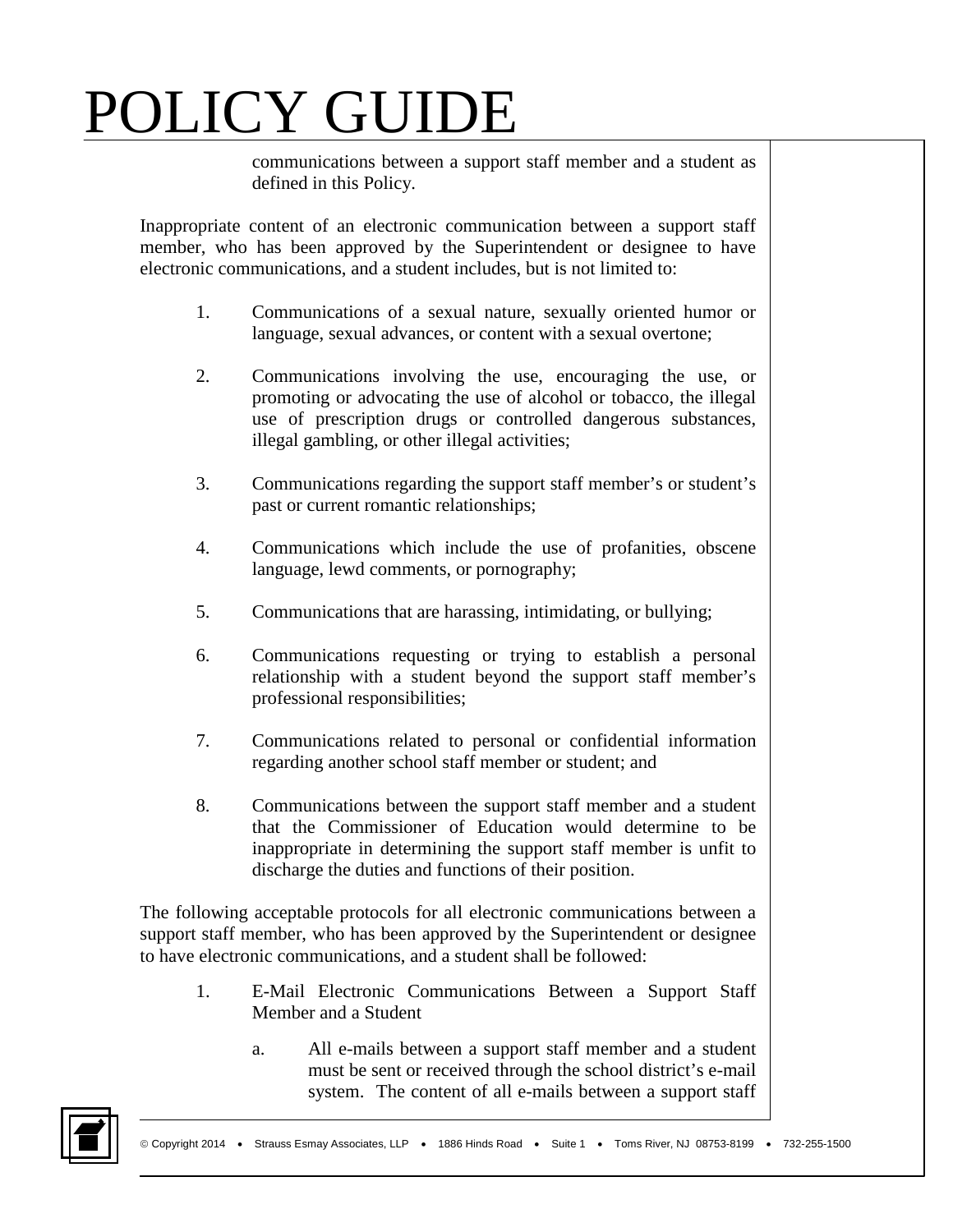member and a student shall be limited to the staff member's professional responsibilities regarding the student.

- b. A support staff member shall not provide their personal e-mail address to any student. If a student sends an e-mail to a support staff member's personal e-mail address, the staff member shall respond to the e-mail through the school district e-mail system and inform the student his/her personal e-mail address shall not be used for any electronic communication between the support staff member and the student.
- c. A support staff member's school district e-mail account is subject to review by authorized school district officials. Therefore, a support staff member shall have no expectation of privacy on the school district's e-mail system.
- 1. Cellular Telephone Electronic Communications Between a Support Staff Member and a Student
	- a. Communications between a support staff member and a student via a personal cellular telephone shall be prohibited.
		- (1) However, a support staff member may, with prior approval of the Principal or designee, communicate with a student using their personal cellular telephone if the need to communicate is directly related to the support staff member's professional responsibilities for a specific purpose such as a field trip, athletic event, co-curricular activity, etc. Any such approval for cellular telephone communications shall not extend beyond the specific field trip, athletic event, co-curricular activity, etc. approved by the Principal or designee.
- 2. Text Messaging Electronic Communications Between Support Staff Members and Students
	- a. Text messaging communications between a support staff member and an individual student are prohibited.
		- (1) However, a support staff member may, with prior approval of the Principal or designee, text message students provided the need to text message is directly related to the support staff member's

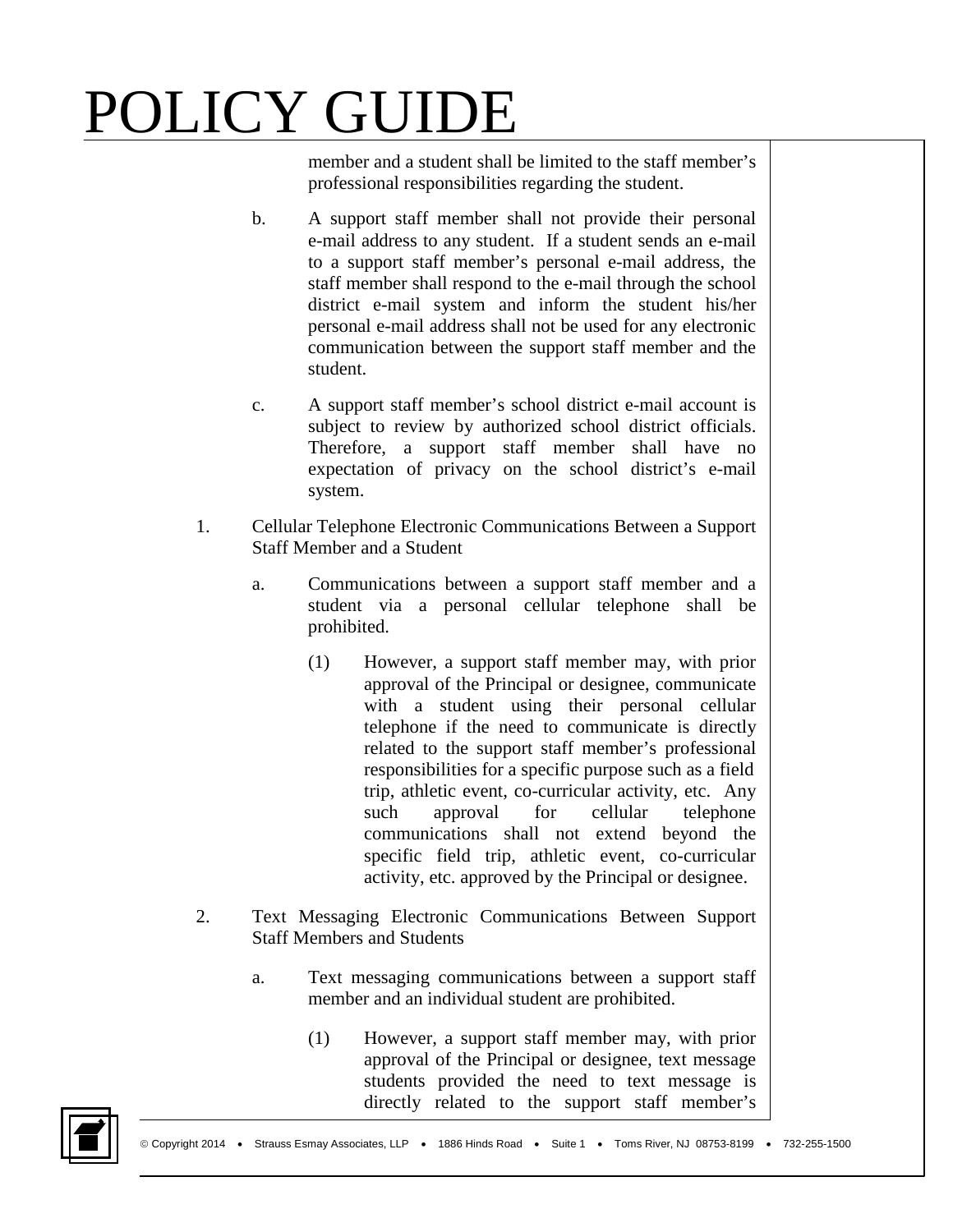professional responsibilities regarding the student. Any such text message must be sent to every student in the class or every member of the cocurricular activity. Any such approval for text messaging shall not extend beyond the activity approved by the Principal or designee.

- 3. Social Networking Websites and other Internet-Based Social Media Electronic Communications Between Support Staff Members and a Student
	- a. A support staff member is prohibited from communicating with any student through the support staff member's personal social networking website or other Internet-based website. Communications on personal websites are not acceptable between a support staff member and a student.
	- b. A support staff member shall not accept "friend" requests from any student on their personal social networking website or other Internet-based social media website. Any communication sent by a student to a support staff member's personal social networking website or other Internet-based social media website shall not be responded to by the support staff member and shall be reported to the Principal or designee by the support staff member.
	- c. If a support staff member has a student(s) as a "friend" on their personal social networking website or other Internetbased social media website they must permanently remove them from their list of contacts upon Board adoption of this Policy.
	- d. Communication between a support staff member and a student through social networking websites or other Internet-based social media websites is only permitted provided the website has been approved by the Principal or designee and all communications or publications using such websites are available to: every student in the class; every member of the co-curricular activity and their parents; and the Principal or designee.

#### Reporting Responsibilities

1. In the event a student sends an electronic communication to a support staff member who has not been approved by the